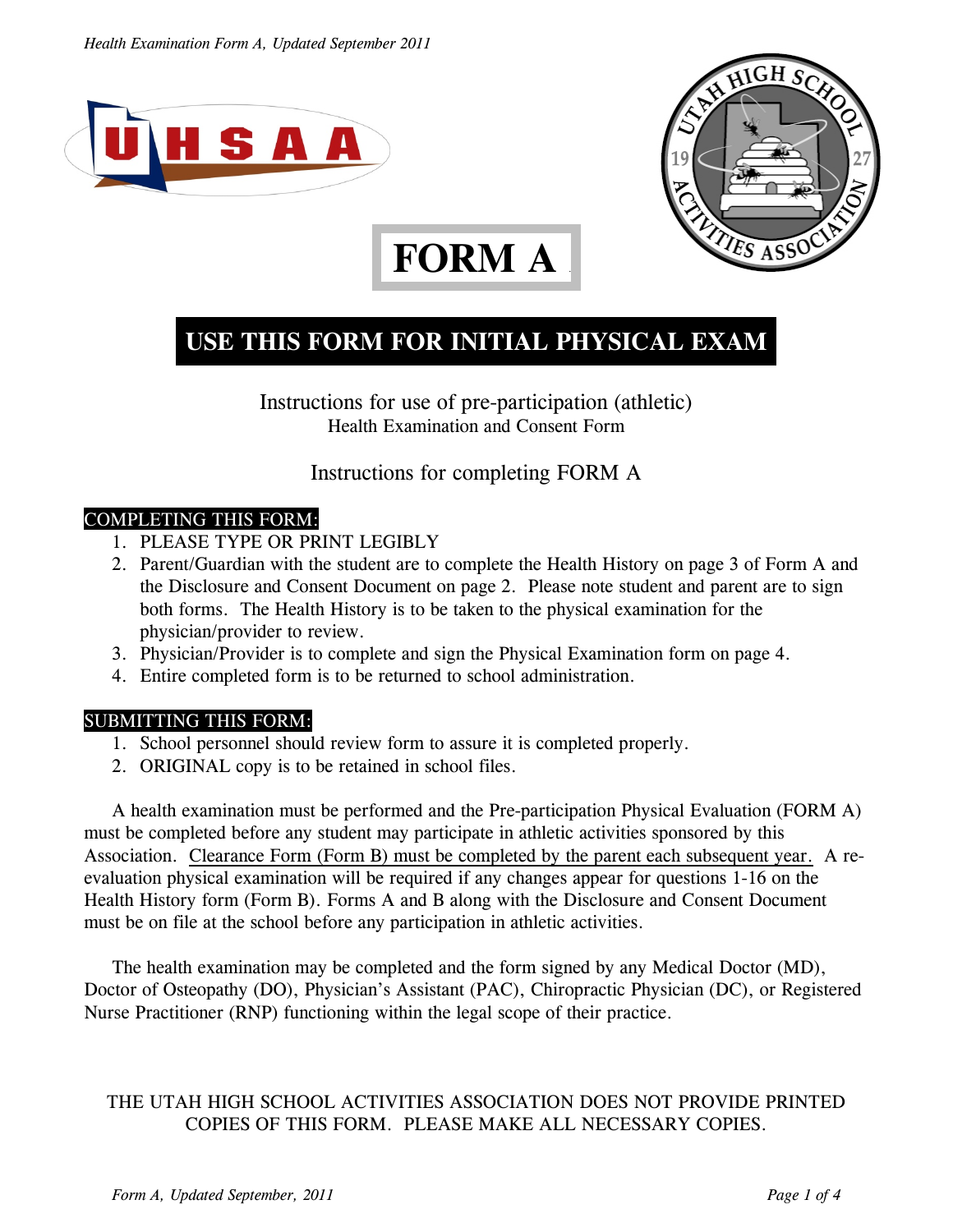## Participant & Parental Disclosure and Consent Document

PLEASE NOTE: It is the responsibility of the parent/guardian to notify the school if there are any unique individual problems that are not listed on Health Examination Form A or B.

| Name of Student                                                           | <i>School</i> |  |
|---------------------------------------------------------------------------|---------------|--|
| Is the student covered by health/accident insurance? $\Box$ Yes $\Box$ No |               |  |
| Name of health insurance provider                                         |               |  |
| If no insurance provider, explain                                         |               |  |

#### CONSENT FORM

#### Parent or Guardian Statement of Permission, Approval, and Acknowledgement:

By signing below, I the parent or legal guardian of the above named student do:

- **•** Hereby consent to the above named student participating in the interscholastic athletic program at the school listed above. This consent includes travel to and from athletic contests and practice sessions.
- Further consent to treatment deemed necessary by health care providers designated by school authorities for any illness or injury resulting from his/her athletic participation.
- Recognize that a risk of possible injury is inherent in all sports participation. I further realize that potential injuries may be severe in nature including such conditions as: fractures, brain injuries, paralysis or even death.
- Acknowledge and give consent that a copy of this form will remain in the student's school. I agree that if my student's health changes and would alter this evaluation, I will notify the school as soon as possible but within no longer than 10 days.
- **•** Hereby acknowledge having received education including receiving written information regarding the signs, symptoms, and risks of sport related concussion. I also acknowledge that I have read, understand and agree to abide by the UHSAA Concussion Management Policy and/or the policy of the school listed above. *http://www.uhsaa.org/SportsMed/ConcussionManagementPlan.pdf*

Parent or Guardian Name **Parent or Guardian Signature** *Parent or Guardian Signature* 

*Date* 

#### Student Statement

By signing below I acknowledge:

- This application to compete in interscholastic athletics for the above school is entirely voluntary on my part and is made with the understanding that I have not violated any of the eligibility rules and regulations of the Utah High School Activities Association.
- $\bullet$  My responsibility to report to my coaches and parent(s)/guardian(s) illness or injury I experience.
- Having received education including receiving written information regarding signs, symptoms, and risks of sport related concussion. I also acknowledge my responsibility to report to my coaches and parent(s)/guardian(s) any signs or symptoms of a concussion.

*Signature of Student Date*

THIS FORM MUST BE ON FILE AT THE MEMBER HIGH SCHOOL PRIOR TO PARTICIPATION.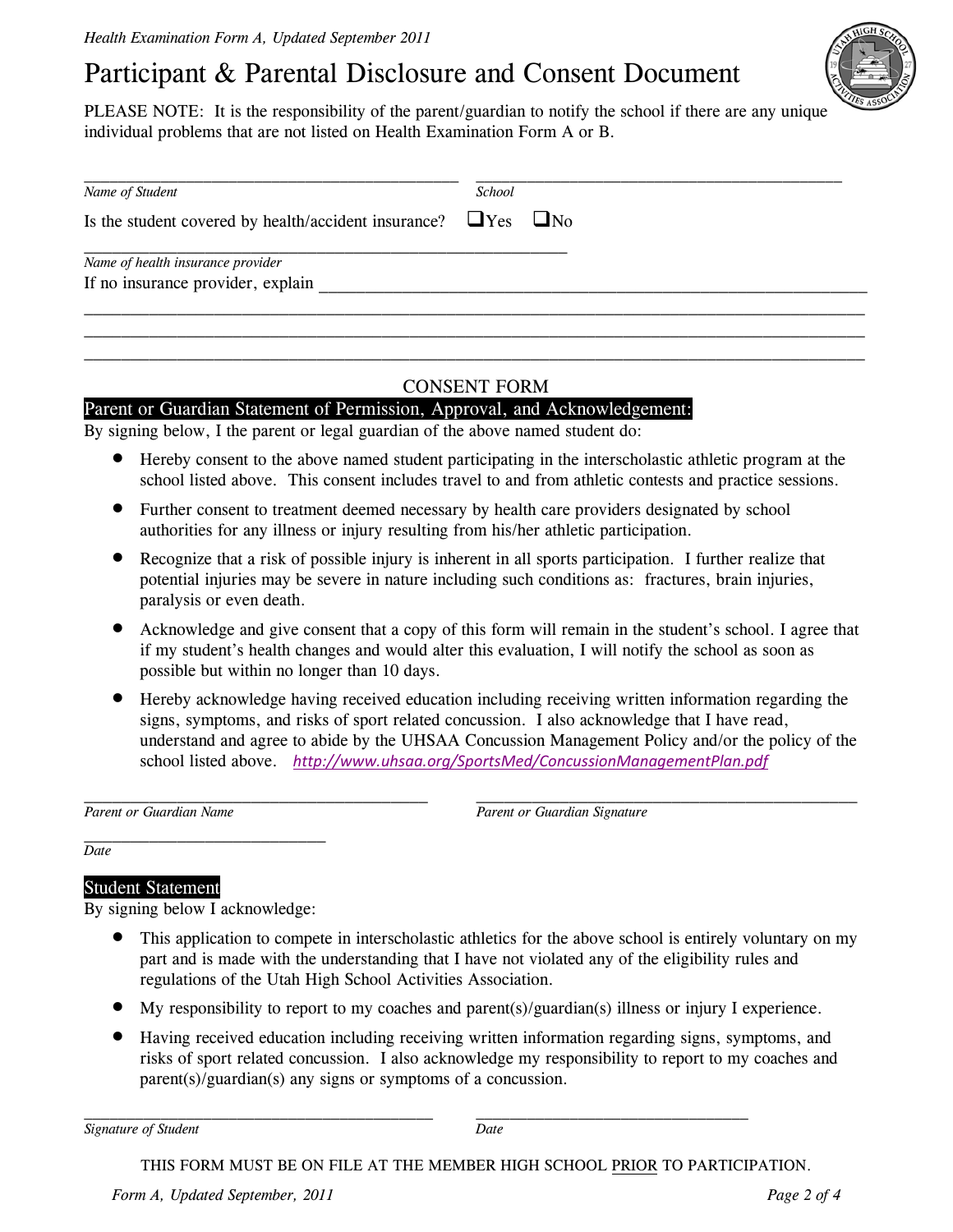# **Pre-Participation Physical Evaluation**

|                                                                                                                                                                                                                                                   | <b>Health History</b> |             |  | Date of Exam                                                                                                   |                                                                  |                                                                       |        |        |  |
|---------------------------------------------------------------------------------------------------------------------------------------------------------------------------------------------------------------------------------------------------|-----------------------|-------------|--|----------------------------------------------------------------------------------------------------------------|------------------------------------------------------------------|-----------------------------------------------------------------------|--------|--------|--|
| Name_                                                                                                                                                                                                                                             |                       | Age         |  | Sex and the set of the set of the set of the set of the set of the set of the set of the set of the set of the | Date of Birth<br><u> 1980 - John Stein, Amerikaansk kanton (</u> |                                                                       |        |        |  |
| <u>School School School School School School School School School School School School School School School School School School School School School School School School School School School School School School School Scho</u><br>Grade____ |                       |             |  |                                                                                                                |                                                                  | Spot(s)                                                               |        |        |  |
| and the control of the control of the control of the control of the control of the control of the control of t<br>City and the control of the control of the control of the control of the control of the control of the control<br>Address       |                       |             |  |                                                                                                                |                                                                  |                                                                       |        |        |  |
|                                                                                                                                                                                                                                                   |                       |             |  |                                                                                                                |                                                                  |                                                                       |        |        |  |
| In case of emergency, contact:                                                                                                                                                                                                                    |                       |             |  |                                                                                                                |                                                                  |                                                                       |        |        |  |
| <b>Relationship</b><br>Name_                                                                                                                                                                                                                      |                       |             |  |                                                                                                                |                                                                  | Phone(H) Phone(W)                                                     |        |        |  |
| Explain "Yes" answers below                                                                                                                                                                                                                       |                       |             |  |                                                                                                                |                                                                  |                                                                       |        |        |  |
| Circle questions you don't know the answers to                                                                                                                                                                                                    |                       |             |  |                                                                                                                |                                                                  |                                                                       |        | Yes No |  |
|                                                                                                                                                                                                                                                   | Yes No                |             |  |                                                                                                                |                                                                  | 10. Do you have any special or corrective equipment or                | □      | $\Box$ |  |
| 1. Have you had a medical illness or injury since your last check-up or                                                                                                                                                                           | □                     | $\Box$      |  |                                                                                                                |                                                                  | devices that aren't usually used for your sport or position           |        |        |  |
| sports physical?                                                                                                                                                                                                                                  |                       |             |  |                                                                                                                |                                                                  | (examples: knee brace, special neck roll, foot orthotics,             |        |        |  |
| * Do you have an on-going or chronic illness?                                                                                                                                                                                                     | □                     | □           |  | retainer on your teeth, hearing aid, etc.)                                                                     |                                                                  |                                                                       |        |        |  |
| 2. Have you ever been hospitalized overnight?                                                                                                                                                                                                     | □                     | $\Box$      |  |                                                                                                                |                                                                  | 11. Have you had any problems with your eyes or vision?               | □      | □      |  |
| • Have you ever had surgery?                                                                                                                                                                                                                      | $\Box$                | $\Box$      |  |                                                                                                                |                                                                  | * Do you wear glasses, contacts, or protective eyewear?               | □      | $\Box$ |  |
| 3. Are you currently taking any prescription or non-prescription (over the                                                                                                                                                                        | $\Box$                | $\Box$      |  |                                                                                                                |                                                                  | 12. Have you ever had a sprain, strain or swelling after injury?      | $\Box$ | $\Box$ |  |
| counter) medications or pills or using an inhaler?                                                                                                                                                                                                |                       |             |  |                                                                                                                |                                                                  | • Have you broken or fractured any bones or dislocated any            | $\Box$ | $\Box$ |  |
| • Have you ever taken any supplements or vitamins to help you gain or                                                                                                                                                                             | $\Box$                | $\Box$      |  | joints?                                                                                                        |                                                                  |                                                                       |        |        |  |
| lose weight or improve your performance?                                                                                                                                                                                                          |                       |             |  |                                                                                                                |                                                                  | • Have you had any other problems with pain or swelling in            | □      | □      |  |
| 4. Do you have any allergies (for example, to pollen, medicine, food or                                                                                                                                                                           | $\Box$                | $\Box$      |  | muscles, tendons, bones or joints?                                                                             |                                                                  |                                                                       |        |        |  |
| stinging insects)?                                                                                                                                                                                                                                |                       |             |  |                                                                                                                |                                                                  | If yes, check appropriate box and explain below.                      |        |        |  |
| • Have you ever had a rash or hives develop during or after execise?                                                                                                                                                                              | ⊔                     | $\Box$      |  | $\Box$ Head                                                                                                    | $\Box$ Elbow                                                     | $\Box$ Hip                                                            |        |        |  |
| 5. Have you ever passed out during or after exercise?                                                                                                                                                                                             | □                     | $\Box$      |  | $\Box$ Neck                                                                                                    | $\Box$ Forearm                                                   | $\Box$ Thigh                                                          |        |        |  |
| • Have you ever been dizzy during or after exercise?                                                                                                                                                                                              | □                     | $\Box$      |  | $\Box$ Chest                                                                                                   | $\square$ Wrist                                                  | $\Box$ Knee                                                           |        |        |  |
| • Have you ever had chest pain during or after exercise?                                                                                                                                                                                          | □                     | $\Box$      |  | □Shoulder                                                                                                      | $\Box$ Hand                                                      | □Shin/calf                                                            |        |        |  |
| * Do you get tired more quickly than your friends do during exercise?                                                                                                                                                                             | □                     | □           |  | $\Box$ Upper Arm                                                                                               | $\Box$ Finger                                                    | $\Box$ Ankle                                                          |        |        |  |
| • Have you ever had racing of your heart or skipped heartbeats?                                                                                                                                                                                   | □                     | $\Box$      |  |                                                                                                                |                                                                  | $\square$ Foot                                                        |        |        |  |
| • Have you had high blood pressure or high cholesterol?                                                                                                                                                                                           | $\Box$                | $\Box$      |  |                                                                                                                |                                                                  | 13. Do you want to weigh more or less than you do now?                | □      | □      |  |
| • Have you ever been told you have a heart murmur?                                                                                                                                                                                                | $\Box$                | $\Box$      |  |                                                                                                                |                                                                  | * Do you lose weight regularly to meet weight requirements for        | □      | □      |  |
| • Has any family member or relative died of heart problems or of sudden                                                                                                                                                                           | $\Box$                | $\Box$      |  | your sport?                                                                                                    |                                                                  |                                                                       |        |        |  |
| death before age 50?                                                                                                                                                                                                                              |                       |             |  | 14. Do you feel stressed out?                                                                                  |                                                                  |                                                                       | П      | $\Box$ |  |
| • Have you had a severe viral infection (for example, myocarditis or                                                                                                                                                                              | □                     | □           |  |                                                                                                                |                                                                  | 15. Record the dates of your most recent immunizations:               |        |        |  |
| mononucleosis) within the last month?                                                                                                                                                                                                             |                       |             |  | Tetanus___                                                                                                     |                                                                  | Measles <u>__________________________________</u>                     |        |        |  |
| • Has a physician ever denied or restricted your participation in sports for $\Box$                                                                                                                                                               |                       | $\Box$      |  | Hepatitis B_                                                                                                   |                                                                  |                                                                       |        |        |  |
| any heart problems?                                                                                                                                                                                                                               |                       |             |  | <b>FEMALES ONLY</b>                                                                                            |                                                                  |                                                                       |        |        |  |
| 6. Do you have any current skin problems (for example, itching, rashes,                                                                                                                                                                           | ⊔                     | □           |  | 16. When was your first menstrual period?_                                                                     |                                                                  | <u> 1980 - Johann Barbara, martxa al</u>                              |        |        |  |
| acne, warts, fungus, or blisters)?                                                                                                                                                                                                                |                       |             |  |                                                                                                                |                                                                  | When was your most recent menstrual period?                           |        |        |  |
| 7. Have you ever had a head injury or concussion?                                                                                                                                                                                                 | ⊔                     | □           |  |                                                                                                                |                                                                  | How much time do you usually have from the start of one period to the |        |        |  |
| • Have you ever been knocked out, become unconcious, or lost your                                                                                                                                                                                 | □                     | $\Box$      |  |                                                                                                                |                                                                  |                                                                       |        |        |  |
| memory?                                                                                                                                                                                                                                           |                       |             |  |                                                                                                                |                                                                  |                                                                       |        |        |  |
| • Have you ever had a seizure?                                                                                                                                                                                                                    | Ħ<br>□                | □<br>$\Box$ |  |                                                                                                                |                                                                  | What was the longest time between periods in the last year?           |        |        |  |
| * Do you have frequent or severe headaches?                                                                                                                                                                                                       | $\Box$                | $\Box$      |  |                                                                                                                |                                                                  |                                                                       |        |        |  |
| • Have you ever had numbness or tingling in your arms, hands, legs or<br>feet?                                                                                                                                                                    |                       |             |  | <b>EXPLAIN ANY YES ANSWERS HERE</b>                                                                            |                                                                  |                                                                       |        |        |  |
| * Have you ever had a stinger, burner, or pinched nerve?                                                                                                                                                                                          | □                     | □           |  |                                                                                                                |                                                                  |                                                                       |        |        |  |
| 8. Have you ever become ill from exercising in the heat?                                                                                                                                                                                          | □                     | $\Box$      |  |                                                                                                                |                                                                  |                                                                       |        |        |  |
| 9. Do you cough, wheeze, or have trouble breathing during or after activity $\Box$                                                                                                                                                                |                       | $\Box$      |  |                                                                                                                |                                                                  |                                                                       |        |        |  |
| • Do you have asthma?                                                                                                                                                                                                                             | ⊔                     | $\Box$      |  |                                                                                                                |                                                                  |                                                                       |        |        |  |
| • Do you have seasonal allergies that require medical treatment?                                                                                                                                                                                  | □                     | $\Box$      |  |                                                                                                                |                                                                  |                                                                       |        |        |  |
| I hereby state that, to the best of my knowledge, my answers to the above questions are complete and correct.                                                                                                                                     |                       |             |  |                                                                                                                |                                                                  |                                                                       |        |        |  |